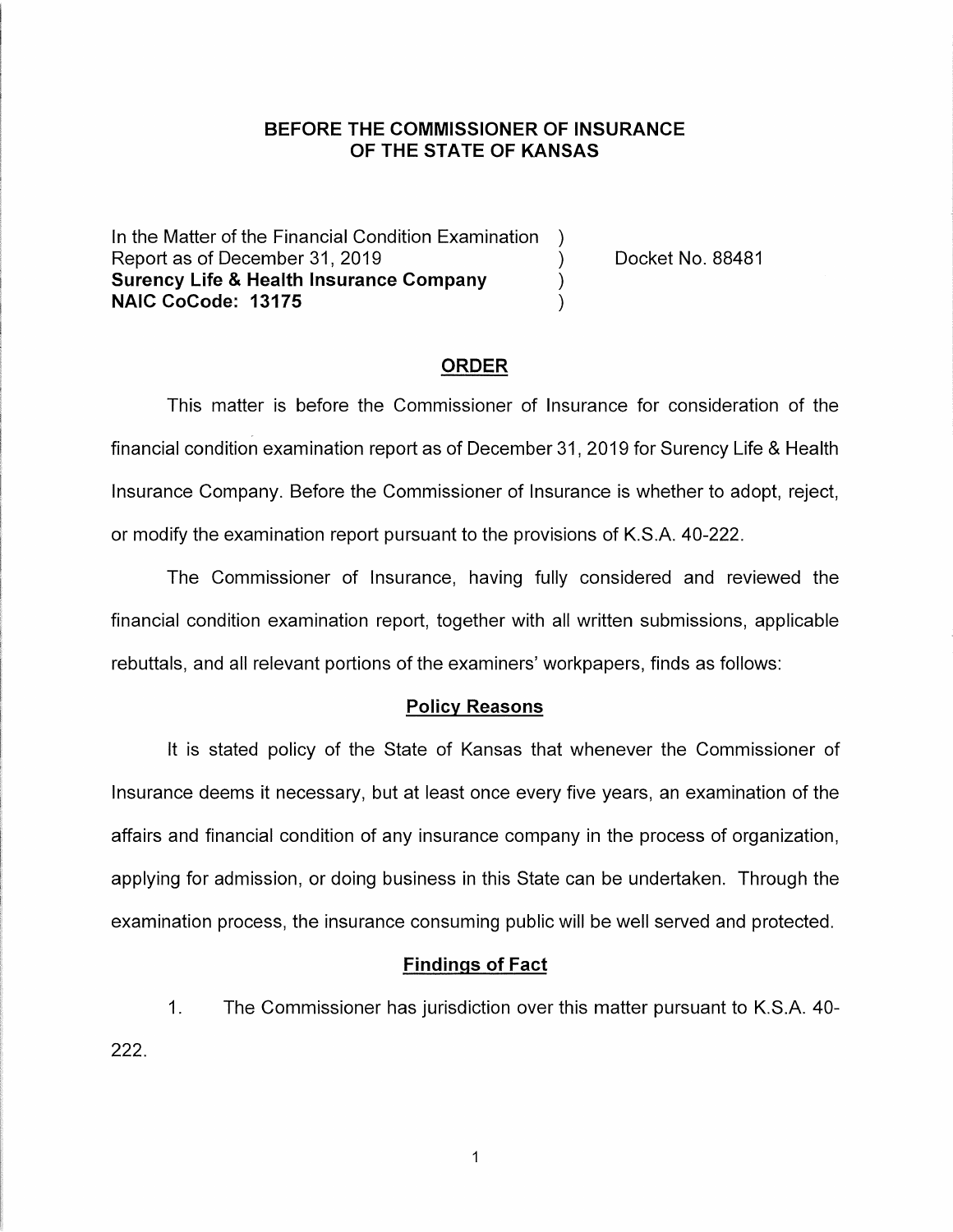2. An examination of Surency Life & Health Insurance Company was undertaken by the Kansas Insurance Department and was completed on February 16, 2021.

3. On February 26, 2021, the examiner-in-charge tendered and filed with the Kansas Insurance Department a verified written report of the examination within thirty (30) days following completion of the examination.

4. Following receipt of the verified report, the Kansas Insurance Department transmitted the report to Surency Life & Health Insurance Company on March 16, 2021, with a duly executed notice advising the company of its opportunity to prepare and submit to the Kansas Insurance Department a written submission or rebuttal with respect to any and all matters contained in the report. Surency Life & Health Insurance Company was further advised that any written submission or rebuttal needed to be filed with the Kansas Insurance Department no later than fifteen (15) days after receipt of the verified report.

5. On March 31, 2021, Surency Life & Health Insurance Company filed an initial acceptance of the report with four modifications, which the Department reviewed and accepted. Subsequently, Surency Life & Health Insurance Company filed a final written acceptance of the verified report on May 14, 2021.

6. Within thirty (30) days of the end of the time period allowed for written submission or rebuttal, the Commissioner of Insurance fully reviewed the report, together with all written submissions and rebuttals provided by Surency Life & Health Insurance Company. The Commissioner of Insurance further reviewed all relevant workpapers.

7. No other written submissions or rebuttals were submitted by Surency Life & Health Insurance Company.

2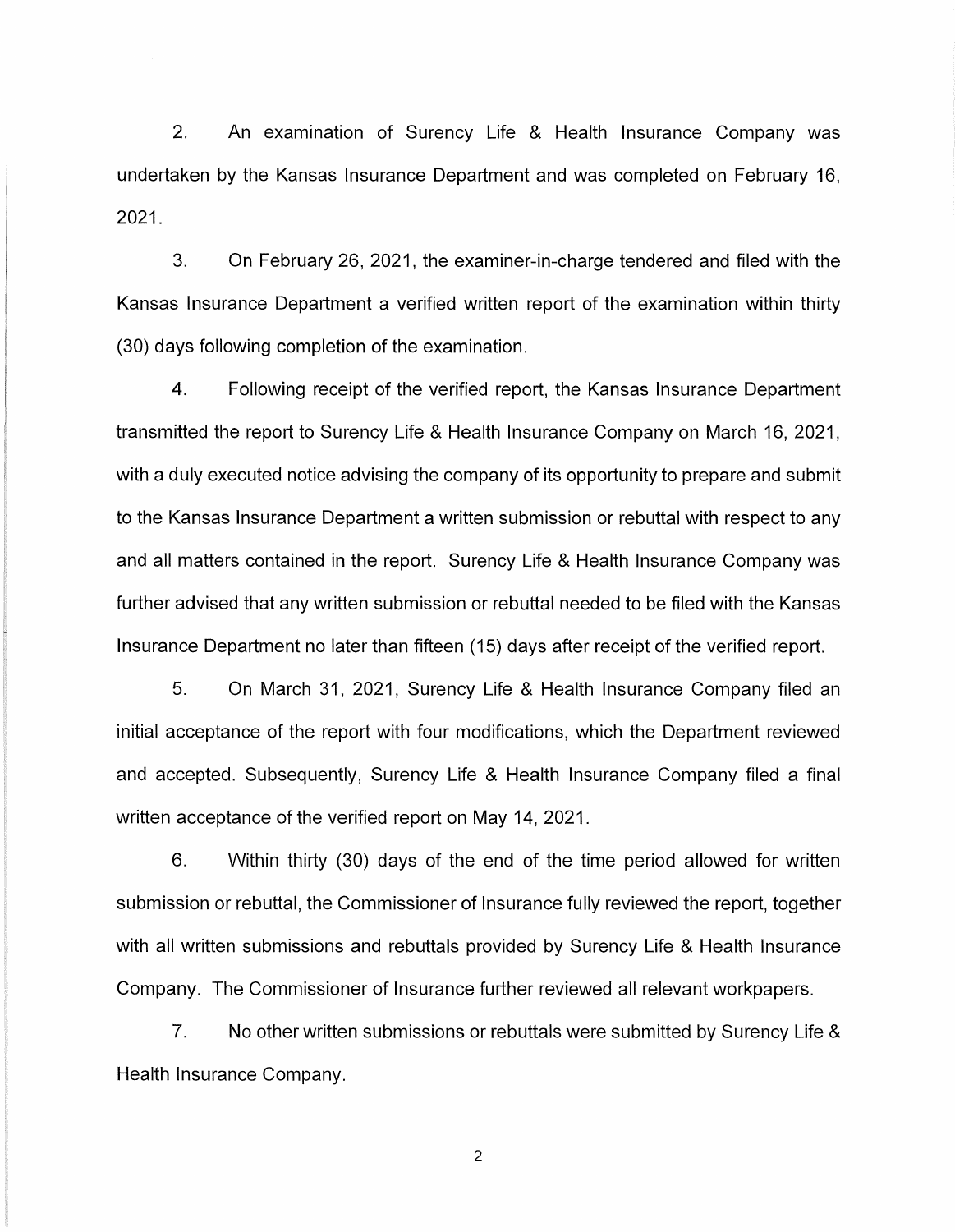## **Conclusion of Law**

### 8. K.S.A. 40-222(k)(2) provides:

"Within 30 days of the end of the period allowed for the receipt of written submissions or rebuttals, the commissioner shall fully consider and review the report, together with any written submissions or rebuttals and any relevant portions of the examiners workpapers and enter an order:

- (A) Adopting the examination report as filed or with modification or corrections. If the examination report reveals that the company is operating in violation of any law, regulation or prior order of the commissioner, the commissioner may order the company to take any action the commissioner considers necessary and appropriate to cure such violations; or
- (B) rejecting the examination report with directions to the examiners to reopen the examination for purposes of obtaining additional data, documentation or information, and refiling pursuant to subsection (k); or
- (C) call and conduct a fact-finding hearing in accordance with K.S.A. 40-281 and amendments thereto for purposes of obtaining additional documentation, data, information and testimony."
- 9. Based upon the Findings of Fact enumerated in paragraphs #1 through #7

above, the financial condition examination report as of December 31, 2019, of Surency

Life & Health Insurance Company should be adopted.

10. Surency Life & Health Insurance Company hereby waives any and all rights

to further administrative adjudication or review of this matter, including any and all rights conferred upon it under K.S.A. 40-222; K.S.A. 77-501, et seq.; and K.S.A. 77-601, et seq.

11. This Order constitutes the Final Order in this matter.

### **IT IS THEREFORE, BY THE COMMISSIONER OF INSURANCE, ORDERED THAT:**

1. The financial condition examination report as of December 31, 2019, of the Surency Life & Health Insurance Company is adopted.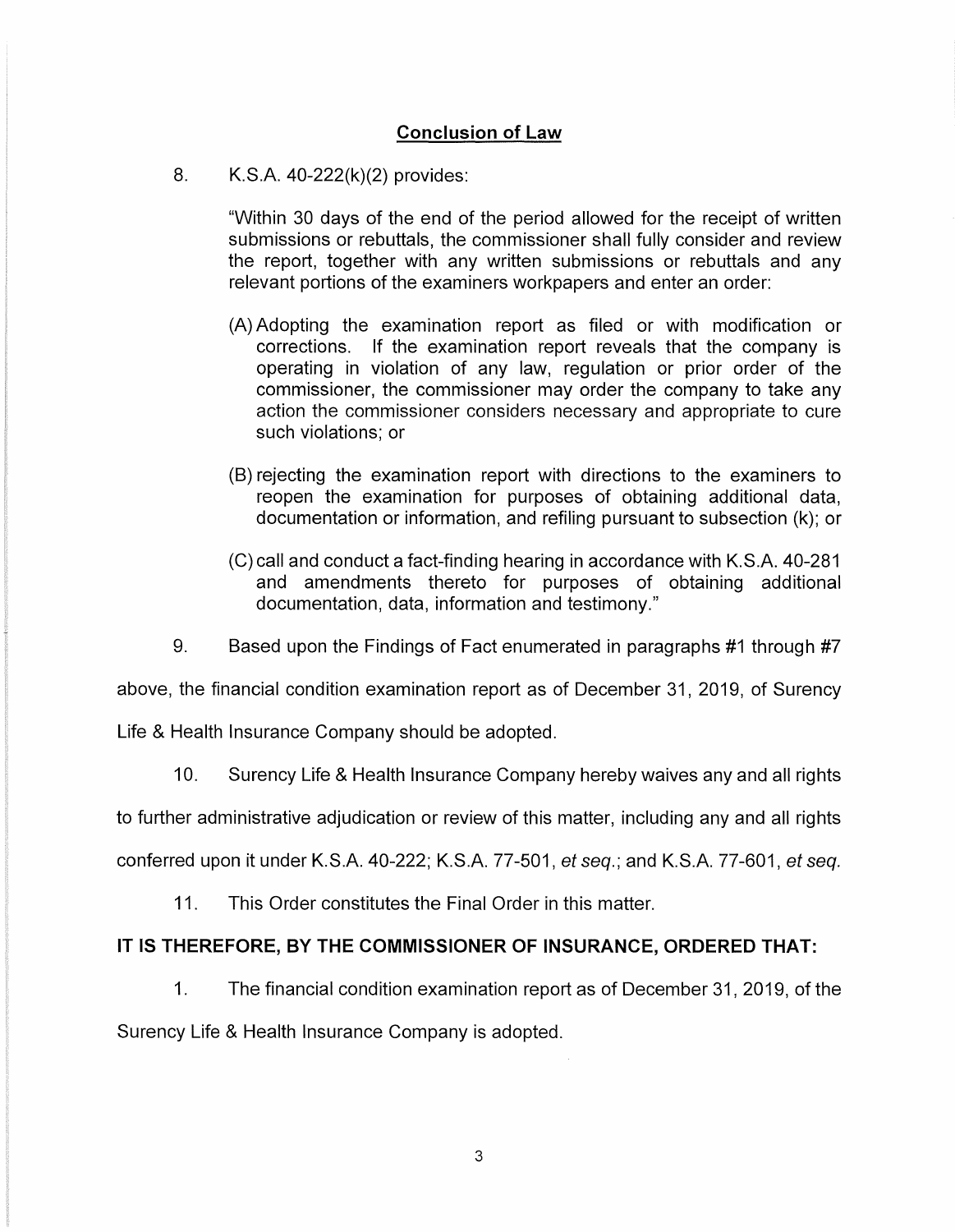2. The Commissioner of Insurance retains jurisdiction over this matter to issue any and all further Orders deemed appropriate or to take such further action necessary to dispose of this matter.

3. Within 30 days of the issuance of the adopted report, the company shall file affidavits executed by each of its directors stating under oath that they have received a copy of the adopted report and related orders.

4. The Commissioner of Insurance shall hold the content of the examination report as private and confidential information for a period of 30 days. Thereafter, the commissioner may open the report for public inspection so long as no court of competent jurisdiction has stayed its publication.

IT IS SO ORDERED THIS  $\begin{array}{c} \begin{array}{c} \end{array}$  DAY OF  $\end{array}$ ,  $\begin{array}{c} \begin{array}{c} \end{array}$  2021, IN THE CITY OF **TOPEKA, COUNTY OF SHAWNEE, STATE OF KANSAS.** 



ichi schmidt

Vicki Schmidt Commissioner of Insurance

By:

Approved by the Kansas Insurance Department Legal Division

Paige Blevins Lead Regulatory Counsel